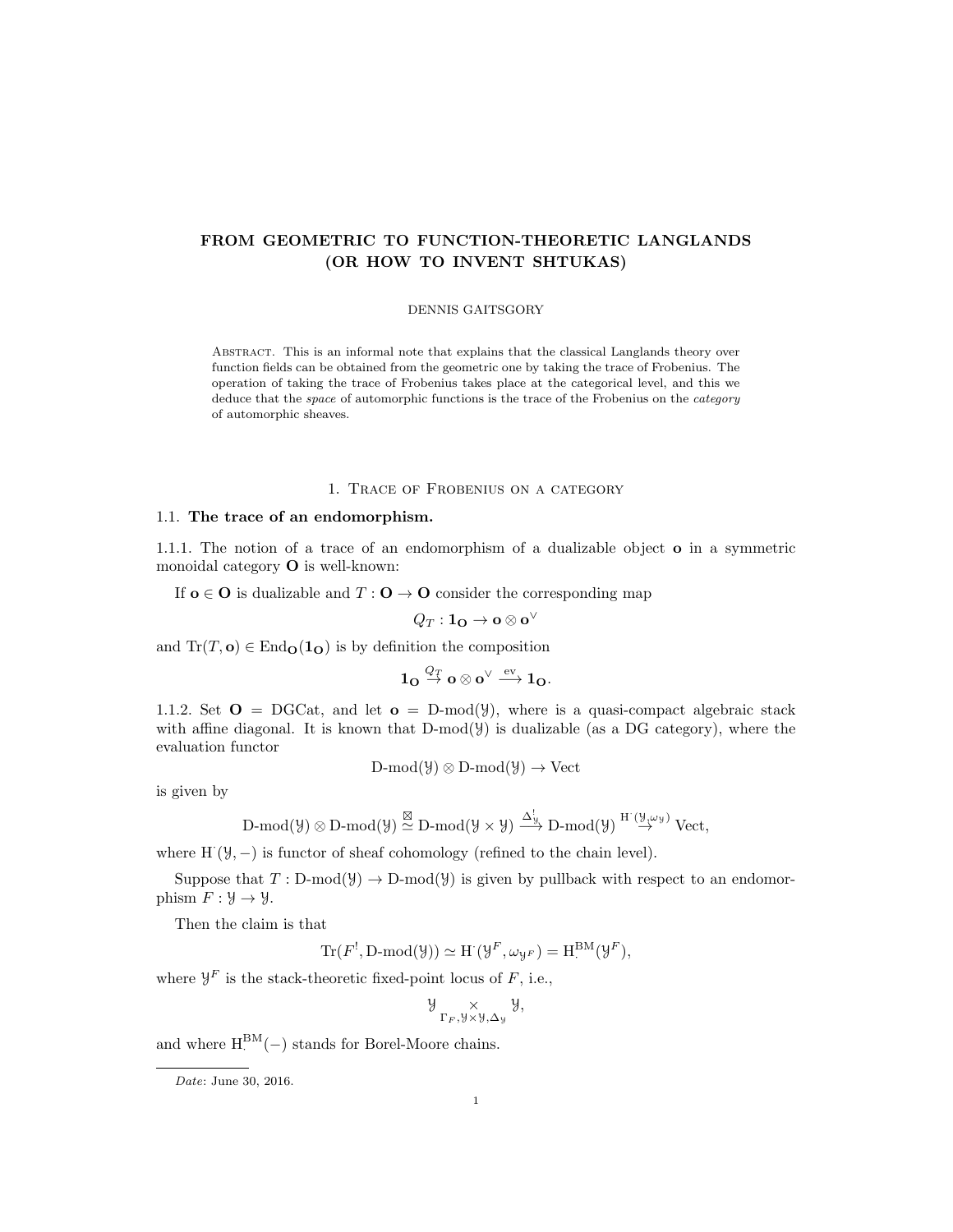#### 2 DENNIS GAITSGORY

Indeed, this follows by base change from the fact that the corresponding to  $Q_T$  is given by

Vect 
$$
\xrightarrow{\omega_{\mathcal{Y}}} \text{D-mod}(\mathcal{Y}) \overset{\text{(Graph}_F)\bullet}{\longrightarrow} \text{D-mod}(\mathcal{Y} \times \mathcal{Y}) \simeq \text{D-mod}(\mathcal{Y}) \otimes \text{D-mod}(\mathcal{Y}).
$$

1.1.3. Let us now change the context, where  $\mathcal{Y}$  is a stack over  $\overline{\mathbb{F}}_q$ . We let  $D(\mathcal{Y})$  be the indcompletion usual bounded constructible derived category.

The problem is that in the constructible setting, the functor

$$
D(\mathcal{Y}_1) \otimes D(\mathcal{Y}_2) \to D(\mathcal{Y}_1 \times \mathcal{Y}_2)
$$

is no longer an equivalence. However, we will pretend that it is. That said, Drinfeld had an idea how to provide a framework for this; I think this amounts to tweaking the definition of DGCat.

When considering functors  $D(\mathcal{Y}_1) \to D(\mathcal{Y}_2)$ , we will restrict ourselves to functors given by kernels: i.e., to an object  $Q \in D(\mathcal{Y}_1 \times \mathcal{Y}_2)$  we attach a functor

$$
\mathcal{F} \mapsto (\mathrm{pr}_{\mathcal{Y}_2})_{\bullet}((\mathrm{pr}_{\mathcal{Y}_1})^! \otimes Q.
$$

When talking about a functor admitting a right adjoint, we will also mean that this functor is given by a kernel.

1.1.4. Assume now that  $\mathcal Y$  is defined over  $\mathbb F_q$ , and F is the corresponding geometric Frobenius endomorphism Froby of  $\mathcal{Y}$ . Then the calculation of Sect. 1.1.2 implies that

(1.1) 
$$
\operatorname{Tr}(\operatorname{Frob}_y^{\mathsf{I}}, D(\mathcal{Y})) \simeq \operatorname{Funct}(\mathcal{Y}(\mathbb{F}_q), \overline{\mathbb{Q}}_{\ell}).
$$

#### 1.2. Functoriality.

1.2.1. Suppose that in the context of Sect. 1.1.1, O is actually a monoidal 2-category. Let

$$
(\mathbf{o}, T_{\mathbf{o}} : \mathbf{o} \to \mathbf{o})
$$
 and  $(\mathbf{o}', T_{\mathbf{o}'} : \mathbf{o} \to \mathbf{o}')$ 

be two pairs of objects, each equipped with an endomorphism. Let

$$
S:\mathbf{o}\to\mathbf{o}'
$$

be a 1-morphism, equipped with a 2-morphism

$$
(1.2) \t\t S \circ T_{\mathbf{o}} \to T_{\mathbf{o}'} \circ S.
$$

Assume also that S admits a right adjoint in  $\mathbf{O}$  (this is an intrinsic 2-categorical condition).

We claim that in this case there is a canonical map

$$
\operatorname{Tr}(S): \operatorname{Tr}(T_{\mathbf{o}}, \mathbf{o}) \to \operatorname{Tr}(T_{\mathbf{o}'}, \mathbf{o}')
$$

in the 1-category  $\text{End}(\mathbf{1}_{\mathbf{O}}).$ 

Indeed,  $Tr(S)$  is given as a composition

$$
\begin{aligned} \mathrm{ev}_\mathbf{o} \circ Q_{T_\mathbf{o}} &\to \mathrm{ev}_{\mathbf{o}'} \circ (S \otimes (S^R)^\vee) \circ Q_{T_\mathbf{o}} \simeq \mathrm{ev}_{\mathbf{o}'} \circ (\mathrm{id}_{\mathbf{o}'} \otimes (S^R)^\vee) \circ Q_{S \circ T_\mathbf{o}} \to \\ &\to \mathrm{ev}_{\mathbf{o}'} \circ (\mathrm{id}_{\mathbf{o}'} \otimes (S^R)^\vee) \circ Q_{T_{\mathbf{o}'} \circ S} \simeq \mathrm{ev}_{\mathbf{o}'} \circ Q_{T_{\mathbf{o}'} \circ S \circ S^R} \to \mathrm{ev}_{\mathbf{o}'} \circ Q_{T_{\mathbf{o}'}}. \end{aligned}
$$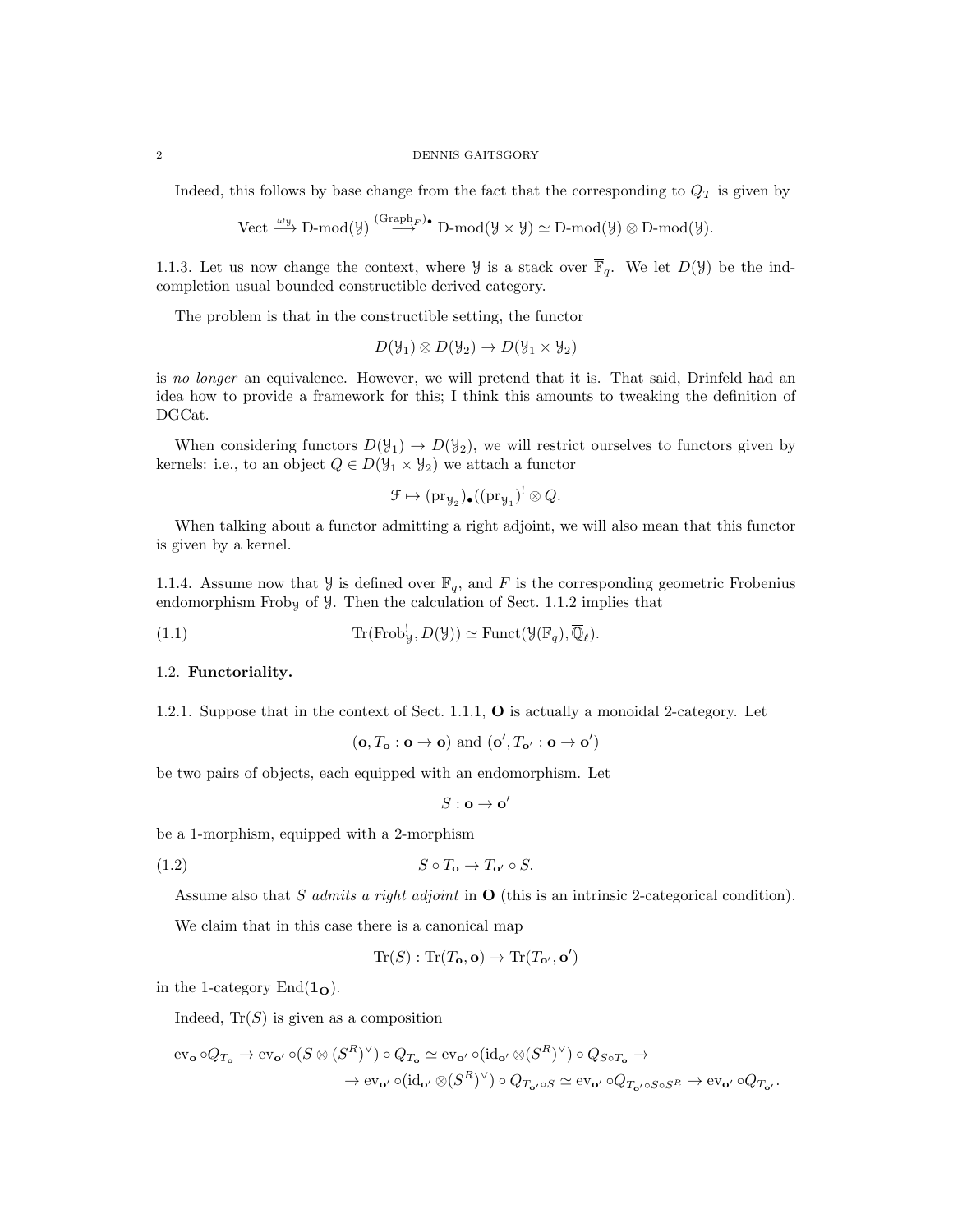1.2.2. One checks directly that the above construction is compatible with compositions. I.e., if we have three pairs  $(\mathbf{0}, T_{\mathbf{o}} : \mathbf{o} \to \mathbf{o}), (\mathbf{o}, T_{\mathbf{o}'} : \mathbf{o}' \to \mathbf{o}')$  and  $(\mathbf{o}'', T_{\mathbf{o}''} : \mathbf{o}'' \to \mathbf{o}'')$  and the 1-mophisms

$$
S':\mathbf{o}\to\mathbf{o}',\quad S'':\mathbf{o}'\to\mathbf{o}'',
$$

and also the corresponding 2-morphisms (1.2), then

$$
\operatorname{Tr}(S'' \circ S') \simeq \operatorname{Tr}(S'') \circ \operatorname{Tr}(S'),
$$

as morphisms in  $\text{End}(\mathbf{1}_{\mathbf{O}}).$ 

1.2.3. For example, take  $\mathbf{O} = \text{DGCat}$  and let  $(\mathbf{o}, T)$  be an object with an endomorphism, i.e., a DG category C with an endo-functor T. Let  $c \in \mathcal{C}$  be a *compact* object, equipped with a morphism

$$
c \to T(c).
$$

We can view such  $c$  as a datum of 1-morphism

$$
\mathrm{Vect}=\mathbf{1}_{\mathrm{DGCat}}\to\mathcal{C}
$$

that admits a (continuous!) right adjoint and a 2-morphism as in (1.2).

The construction in Sect. 1.2.1 yields a map in Vect

$$
k \to \text{Tr}(T, \mathcal{C}),
$$

where  $k$  is the ground field (i.e., the unit object in Vect). I.e., we obtain an element in the vector space  $\text{Tr}(T, \mathcal{C})$ ; we denote this element by  $\text{Tr}(T, c)$ .

1.2.4. Let us return to the example of Sect. 1.1.4. Let M be a compact object in  $D(y)$ , equipped with a map

(1.3) 
$$
\mathcal{M} \to \text{Frob}_{y}^{!}(\mathcal{M}).
$$

One checks that

$$
\mathrm{Tr}(\mathrm{Frob}^{\mathrm{I}}_{\mathcal{Y}}, \mathcal{M}) \in \mathrm{Tr}(\mathrm{Frob}^{\mathrm{I}}_{\mathcal{Y}}, D(\mathcal{Y})) \simeq \mathrm{Funct}(\mathcal{Y}(\mathbb{F}_q), \overline{\mathbb{Q}}_{\ell})
$$

is the same as the function obtained from M by the usual faisceaux-fonctions.

Remark 1.2.5. Here we are using the following version of faisceaux-fonctions: to  $\mathcal{M} \in D(\mathcal{Y})$ , equipped with a map (1.3), we associate the function of  $\mathcal{Y}(\mathbb{F}_q)$  equal to traces of the Frobenius on the !-fibers of M. This equals the usual faisceaux-fonctions (i.e., for \*-fibers) on the Verdier dual of M.

#### 1.3. Action of local systems.

1.3.1. In the general context of Sect. 1.1.1 let us again take  $\mathbf{O} = \text{DGCat}$  but  $\mathbf{o} = \text{QCoh}(\mathcal{Y})$ . Note that  $QCoh(\mathcal{Y})$  is again self-dual with the evaluation functor being

$$
\operatorname{QCoh}(\mathcal{Y}) \otimes \operatorname{QCoh}(\mathcal{Y}) \simeq \operatorname{QCoh}(\mathcal{Y} \times \mathcal{Y}) \xrightarrow{\Delta^*} \operatorname{QCoh}(\mathcal{Y}) \xrightarrow{\Gamma(\mathcal{Y},-)} \operatorname{Vect}.
$$

Let  $T$  be again given by pullback along an endomorphism  $F$ . Then the same calculation as in Sect. 1.1.2 shows that

$$
Tr(F^*, QCoh(\mathcal{Y})) \simeq \Gamma(\mathcal{Y}^T, \mathcal{O}_{\mathcal{Y}^T}).
$$

By the functoriality developed in Sect. 1.2.1, the structure of symmetric monoidal category on QCoh(y) defines a structure of commutative algebra on  $\Gamma(\mathcal{Y}^T, \mathcal{O}_{\mathcal{Y}^T})$ . It is straightforward to check that this is the usual structure of commutative algebra on  $\Gamma(\mathcal{Y}^T, \mathcal{O}_{\mathcal{Y}^T})$ .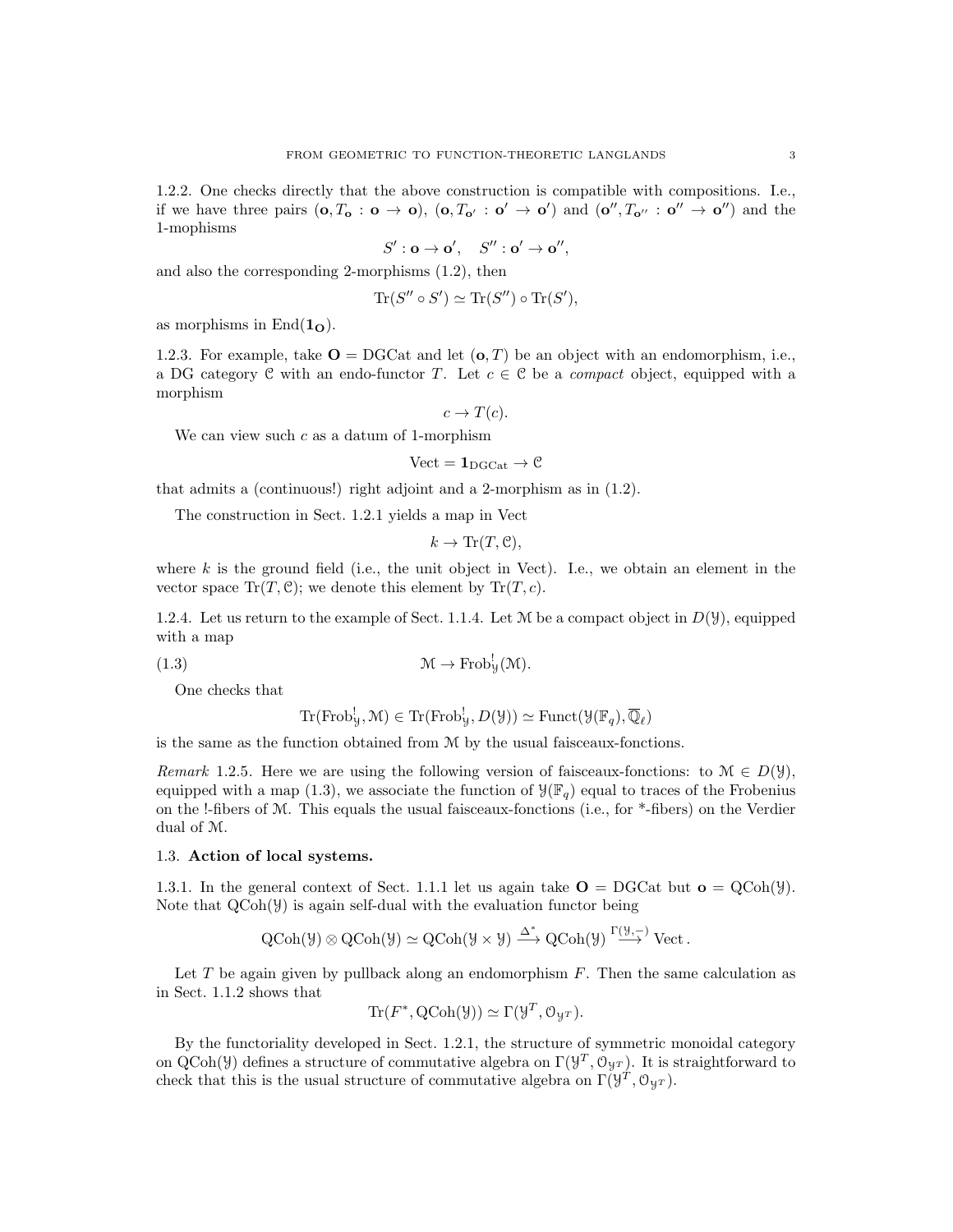1.3.2. We want to take Y to be the stack LocSys of étale local systems on a curve over  $\overline{\mathbb{F}}_q$ . Of course, it does not exist as an algebraic stack. But we will pretend that it does. There is a hope that the corresponding monoidal category QCoh(LocSys), or whatever we need from it, could actually be defined, as an algebra object in DGCat.

If our curve is defined over  $\mathbb{F}_q$ , then LocSys acquires an automorphism, given by Frobenius. By Sect. 1.3.1, the corresponding category

Tr(Frob<sup>∗</sup> LocSys, QCoh(LocSys))

identifies with the vector space  $\Gamma(\text{LocSys}^{\text{arthm}}, \mathcal{O}_{\text{LocSys}^{\text{arthm}}})$ , where  $\text{LocSys}^{\text{arthm}}$  is the stack of arithmetic local systems.

1.3.3. We will now assume the geometric spectral decomposition, i.e., the action of the monoidal category QCoh(LocSys) on  $D(\text{Bun}_G)$ . Recall that such an action does indeed exist in the context of D-modules, by the "generalized vanishing theorem", see [Ga, Corollary 4.5.5].

Applying the functoriality construction from Sect. 1.2.1, we obtain an action of the algebra  $\Gamma(\text{LocSys}^{\text{arthm}}, \mathcal{O}_{\text{LocSys}^{\text{arthm}}})$  on  $\text{Funct}(\text{Bun}_G(\mathbb{F}_q), \overline{\mathbb{Q}}_{\ell}).$ 

We claim that this is the action constructed in Vincent Lafforgue's work [Laf], using shtukas. A convenient way to do this is to first reinterpret Lafforgue's construction `a la Drinfeld, i.e., organize the cohomologies of shtukas into an object of QCoh(LocSys<sup>arthm</sup>). This will be done in the next section.

## 1.4. Hecke action.

1.4.1. Fix a rational point  $x \in X$ . For a representation V of the dual group  $\check{G}$ , we have the Hecke functor

$$
H_{x,V}: D(Bun_G) \to D(Bun_G),
$$

which is naturally compatible with the Frobenius endo-functor  $Frob_{Bun_G}^!$  on both sides.

By Sect. 1.2.1, it gives rise to an endomorphism

 $\text{Tr}(\mathbf{H}_{x,V}): \text{Funct}(\text{Bun}_G(\mathbb{F}_q), \overline{\mathbb{Q}}_{\ell}) \to \text{Funct}(\text{Bun}_G(\mathbb{F}_q), \overline{\mathbb{Q}}_{\ell}).$ 

It should be possible to see (but I haven't done that yet) that this endomorphism is the usual Hecke functor corresponding to  $V$  at  $x$ .

1.4.2. Restriction to the formal disc around x defines a map

$$
LocSys^{arthm} \to \check{G}/\operatorname{Ad}(\check{G}),
$$

where we think of  $\check{G}/\text{Ad}(\check{G})$  as the stack of unramified arithmetic local systems on the disc around x.

In particular, we obtain a map

$$
\mathcal{H}^{\mathrm{cl}} \simeq \Gamma(\check{G}/\operatorname{Ad}(\check{G}), \mathcal{O}_{\check{G}/\operatorname{Ad}(\check{G})}) \to \Gamma(\operatorname{LocSys}^{\operatorname{arthm}}, \mathcal{O}_{\operatorname{LocSys}^{\operatorname{arthm}}}),
$$

where  $\mathcal{H}^{cl}$  is the classical spherical Hecke algebra.

Combining with Sect. 1.3.2 we obtain an action of  $\mathcal{H}^{cl}$  on  $\text{Funct}(\text{Bun}_G(\mathbb{F}_q), \overline{\mathbb{Q}}_\ell)$ .

It should be possible to see (but I haven't done that either) that for a representation  $V$  of the dual group, the action of the corresponding element  $H_{x,V}^{cl} \in \mathcal{H}^{cl}$  on  $\text{Funct}(\text{Bun}_G(\mathbb{F}_q), \overline{\mathbb{Q}}_\ell)$ equals  $\text{Tr}(\mathbf{H}_{x,V}).$ 

If this is the case, this gives a "conceptual" explanation of Vincent's main formula that expresses the Hecke operators as particular excursion operators.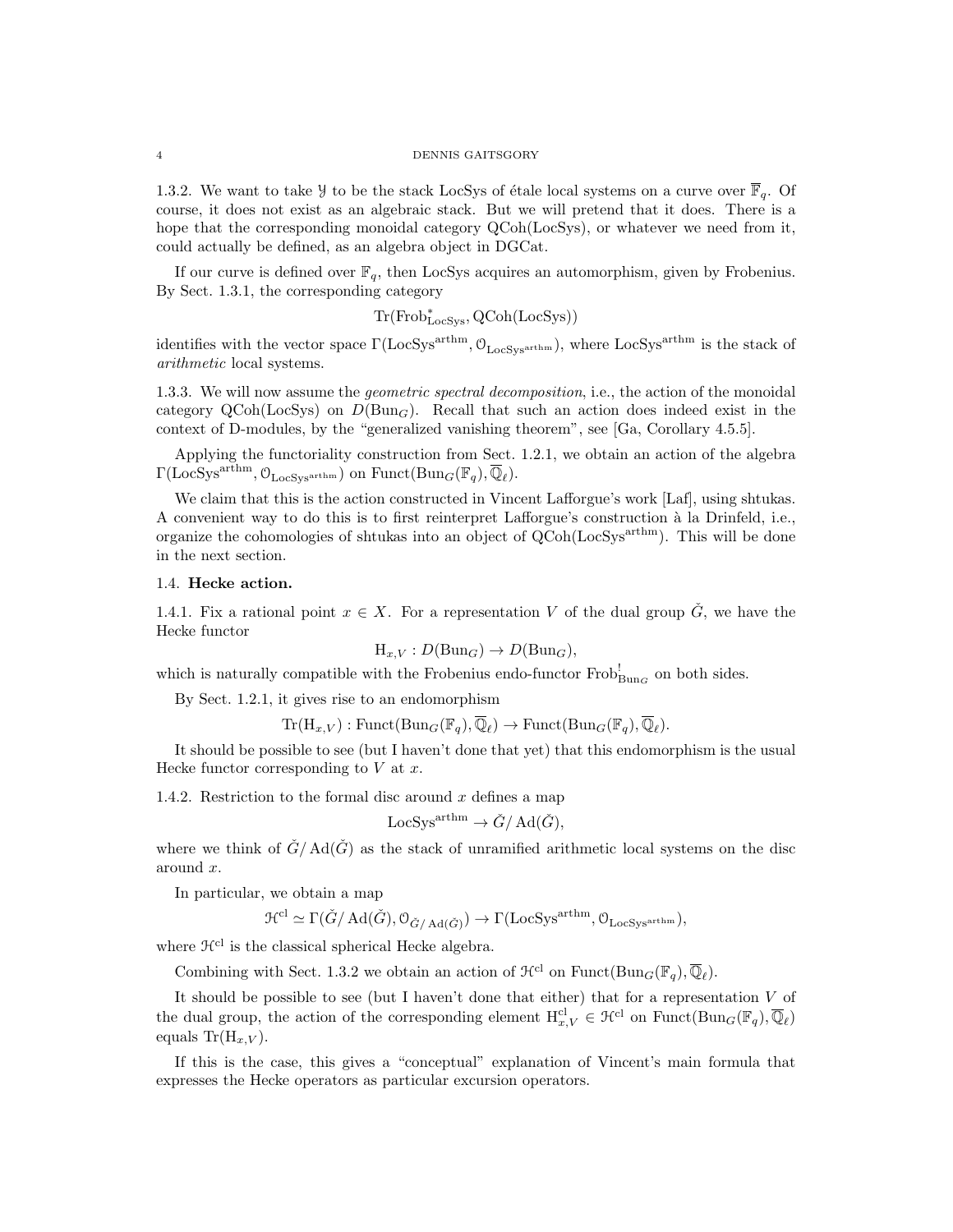## 2. Enhanced trace

#### 2.1. Trace on 2-categories.

2.1.1. We now want to take our monoidal 2-category  $\bf{O}$  to be that of 2-categories tensored over DGCat, denoted 2 -DGCat. We do not quite know how to give a completely satisfactory definitions, but modulo the questions of 1-affineness, the following will do:

We let the objects of 2-DGCat be monoidal DG categories (i.e., associative algebra objects in DGCat). For two such, denoted  $A_0$  and  $A_1$ , we let the category of 1-morphisms  $A_0 \rightarrow A_1$ to be that of  $(A_1, A_0)$ -bimodules. Note that the latter is naturally a 2-category, but for our purposes we will not need to consider non-invertible 2-morphisms in it.

In other words, we are thinking of a monoidal DG category  $A$  in terms of the 2-category  $A$ -mod. And the category of  $(A_1, A_0)$ -bimodules is naturally that of functors

$$
\mathcal{A}_0\operatorname{-mod}\to\mathcal{A}_1\operatorname{-mod}.
$$

So, we will denote objects of 2-DGCat by  $A$ -mod (rather than  $A$ ).

2.1.2. The symmetric monoidal structure on 2 -DGCat is given by

$$
A, B \mapsto A \otimes B,
$$

i.e.,

$$
\mathcal{A}\text{-}\operatorname{\mathbf{mod}}\otimes \mathcal{B}\text{-}\operatorname{\mathbf{mod}}:=(\mathcal{A}\otimes \mathcal{B})\text{-}\operatorname{\mathbf{mod}}.
$$

The unit object in 2-DGCat is  $A =$  Vect so that

$$
\mathcal{A}\text{-}\mathbf{mod}=\mathrm{DGCat}\,.
$$

Note that

$$
End_{2\text{-DGCat}}(\mathbf{1}_{2\text{-DGCat}}) = DGCat
$$

as a symmetric monoidal category.

2.1.3. Let  $A$ -mod be an object of 2-DGCat, and let  $\mathcal T$  be its endofunctor, i.e., an  $A$ -bimodule category. Then

$$
\mathrm{Tr}(\mathfrak{T}, \mathcal{A} \text{-}\mathbf{mod}) = \mathfrak{T} \underset{\mathcal{A}^{\mathrm{rev\text{-}mult}} \otimes \mathcal{A}}{\otimes} \mathcal{A} \in \mathrm{DGCat},
$$

I.e., this Hochschild homology of  $A$  with coefficients in  $I$ , which we will also denote by  $HH.(\mathcal{A}, \mathcal{T}).$ 

Let  $C$  be an object of  $A$ -mod. Assume that  $C$  is *dualizable as an*  $A$ -module category. This is equivalent to the condition that the 1-morphism

$$
\mathrm{DGCat} \rightarrow \mathcal{A}\text{-}\mathbf{mod}
$$

in 2 -DGCat admits a right adjoint.

Assume that we are given a functor of A-module categories

$$
T: \mathcal{C} \to \mathfrak{T} \underset{\mathcal{A}}{\otimes} \mathcal{C}.
$$

The the construction of Sect. 1.2.1 produces an object

 $\mathrm{Tr}_{\mathcal{TA}}(T,\mathcal{C}) \in \mathrm{Tr}(\mathcal{T},\mathcal{A}\text{-}\mathbf{mod}).$ 

#### 2.2. Drinfeld's O-module.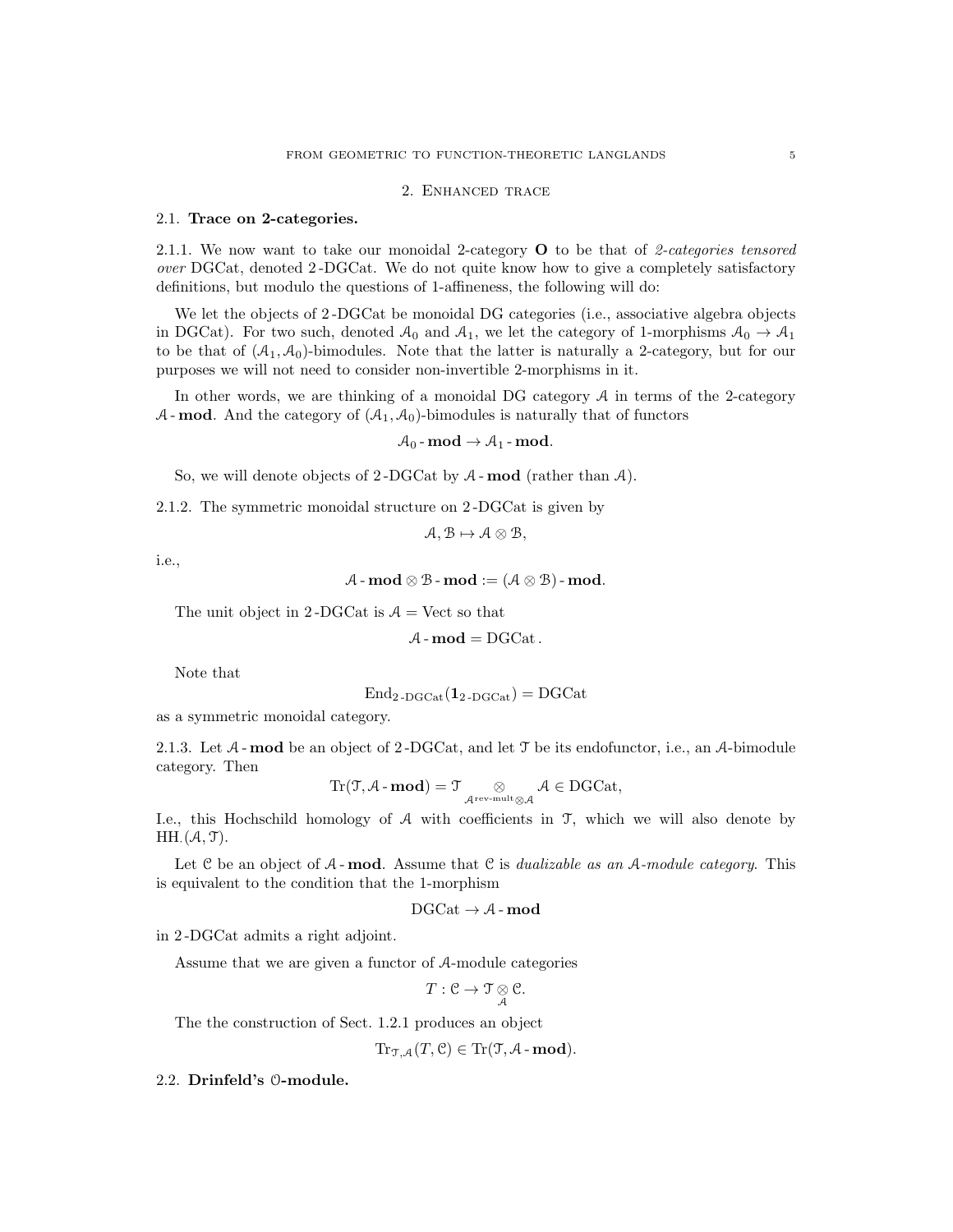2.2.1. Let us take  $A = \text{QCoh}(\text{LocSys})$ , with T given by the pullback with respect to Frob<sub>LocSys</sub>. Note that the DG category

$$
Tr(Frob^*_{\mathrm{LocSys}}, \mathrm{QCoh}(\mathrm{LocSys}))
$$

is by definition

$$
\operatorname{QCoh}(\mathrm{LocSys}) \underset{\mathrm{Graph}_{\mathrm{Frob}_{\mathrm{LocSys}}}, \mathrm{QCoh}(\mathrm{LocSys}) \otimes \mathrm{QCoh}(\mathrm{LocSys}), \Delta_{\mathrm{LocSys}}} {\otimes} \operatorname{QCoh}(\mathrm{LocSys}),
$$

while the latter identifies with

$$
\text{QCoh}(\text{LocSys}^{\text{arthm}}),
$$

i.e.,

$$
Tr(Frob_{LocSys}^*, QCoh(LocSys)) \simeq QCoh(LocSys^{arthm}).
$$

2.2.2. Let us now take  $C = D(Bun_G)$ , regarded as an QCoh(LocSys)-module category. We let the datum of T be given by  $Frob_{Bun_G}^!$ . Applying the construction of Sect. 2.1.3, we obtain an object

 $\operatorname{Tr}_{\text{Frob}^*_{\text{LocSys}},\text{QCoh}(\text{LocSys})}(\text{Frob}^!_{\text{Bun}_G},D(\text{Bun}_G)) =: \text{Drinf} \in \text{QCoh}(\text{LocSys}^{\text{arthm}}).$ 

2.2.3. Note that the compatibility with compositions in Sect. 1.2.2 implies that

 $\Gamma(\text{LocSys}^{\text{arthm}}, \text{Drinf}) \simeq \text{Tr}(\text{Frob}_{\text{Bun}_G}^!, D(\text{Bun}_G)),$ 

while the latter identifies

 $\text{Funct}(\text{Bun}_G(\mathbb{F}_q), \overline{\mathbb{Q}}_\ell).$ 

2.2.4. Let us now take  $C = D(\text{Bun}_G)_{temp}$ , and denote

 $\mathrm{Tr}_{\mathrm{Frob}^*_{\mathrm{LocSys}},\mathrm{QCoh}(\mathrm{LocSys})}(\mathrm{Frob}^!_{\mathrm{Bun}_G},D(\mathrm{Bun}_G)_{\mathrm{temp}})=:\mathrm{Drinf}_{\mathrm{temp}}$ .

If we believe that the action of QCoh(LocSys) on the Whittaker object defines an equivalence

 $QCoh(LocSys) \rightarrow D(Bun_G)_{temp}$ 

we obtain an equivalence

 $Drinf_{temp} \simeq \mathcal{O}_{LocSvs^{arthm}}$ .

## 2.3. Relation to shtukas.

2.3.1. We will now show that the object Drinf  $\in \text{QCoh}(\text{LocSys}^{\text{arthm}})$  is isomorphic to the one arising from cohomologies of shtukas, denoted Drinf-Sht.

The object Drinf-Sht was characterized by the following property. Fix a rational point  $x \in X$ . Let  $\mathcal{E}_{V,x}$  be the vector bundle on LocSys associated to x and a representation V of  $\tilde{G}$ .

Then

$$
\Gamma(\text{LocSys}^{\text{arthm}}, \mathcal{E}_{V,x}|_{\text{LocSys}^{\text{arthm}}} \otimes \text{Drinf-Sht})
$$

is by definition

$$
\text{H}^\cdot(\text{Bun}_{G}\underset{\text{Frob}_{\text{Bun}_G},\text{Bun}_G\times\text{Bun}_G}\times \mathcal{H}_x,\mathcal{S}_V),
$$

where  $\mathcal{H}_x$  is the Hecke stack at x and  $\mathcal{S}_V \in D(\mathcal{H}_x)$  is the object corresponding to V by geometric Satake.

In order to establish the desired isomorphism  $\text{Drinf} \simeq \text{Drinf-Sht}$ , we will construct an isomorphism

(2.1) 
$$
\Gamma(\text{QCoh}(\text{LocSys}^{\text{arthm}}, \mathcal{E}_{V,x}|_{\text{LocSys}^{\text{arthm}}}\otimes \text{Drinf}) \simeq \text{H}^{\cdot}(\text{Bun}_{G} \underset{\text{Frob}_{\text{Bun}_{G}}, \text{Bun}_{G}}{\times} \mathcal{H}_{x}, \mathcal{S}_{V})
$$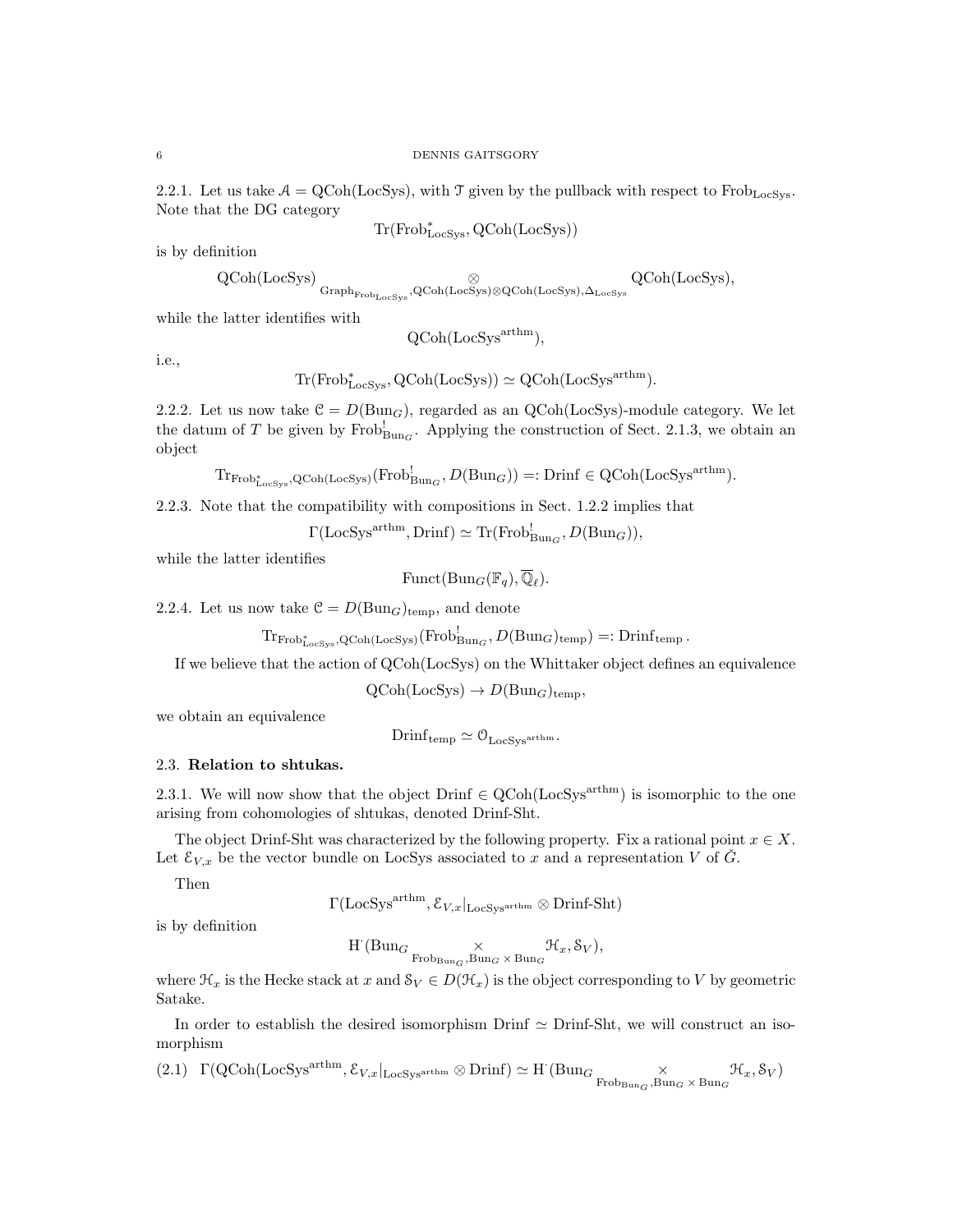Remark 2.3.2. By making x move along  $X$ , the isomorphism

$$
\Gamma(\operatorname{QCoh}(\operatorname{LocSys}^{\operatorname{arthm}}, \mathcal{E}_{V, x}|_{\operatorname{LocSys}^{\operatorname{arthm}}} \otimes \operatorname{Drinf-Sht}) \simeq \mathrm{H}(\operatorname{Bun}_G \underset{\operatorname{Frob}_{\operatorname{Bun}_G}, \operatorname{Bun}_G}{\times} \mathcal{H}_x, \mathcal{S}_V)
$$

extends to one between Weil sheaves on X.

Hopefully, the same will be the case for the isomorphism (2.1) that we are about to construct.

2.3.3. In order to establish (2.1) let us unravel the definition of the left-hand side. It is the composition

$$
(2.2) \quad \text{Vect} \to D(\text{Bun}_G) \underset{\text{QCoh}(\text{LocSys})}{\otimes} D(\text{Bun}_G) \simeq
$$
\n
$$
\simeq (D(\text{Bun}_G) \otimes D(\text{Bun}_G)) \underset{\text{QCoh}(\text{LocSys} \times \text{LocSys})}{\otimes} \text{QCoh}(\text{LocSys}) \to
$$
\n
$$
\text{QCoh}(\text{LocSys}) \underset{\text{Graph}_{\text{Frob}_{\text{LocSys}}}, \text{QCoh}(\text{LocSys} \times \text{LocSys}), \Delta_{\text{LocSys}}}{\otimes} \text{QCoh}(\text{LocSys}) \simeq
$$
\n
$$
\simeq \text{QCoh}(\text{LocSys}^{\text{arthm}}) \xrightarrow{\otimes \mathcal{E}_{V,x}|_{\text{LocSys}^{\text{arthm}}} \text{QCoh}(\text{LocSys}^{\text{arthm}})^{\Gamma(\text{LocSys}^{\text{arthm}},-)} \text{Vect},
$$

where the first arrow

$$
\text{Vect} \to D(\text{Bun}_G) \underset{\text{QCoh}(\text{LocSys})}{\otimes} D(\text{Bun}_G),
$$

corresponds to the unit of the self-duality datum for  $D(\text{Bun}_G)$  as a module category over QCoh(LocSys), and the third arrow is induced by the arrow

 $\Phi: D(\text{Bun}_G) \otimes D(\text{Bun}_G) \to \text{QCoh}(\text{LocSys}),$ 

defined as follows: for  $\mathcal{E} \in \text{QCoh}(\text{LocSys})$  and  $\mathcal{M}_1, \mathcal{M}_2 \in \text{D-mod}(\text{Bun}_G)$ , we have

(2.3) 
$$
\Gamma(\text{LocSys}, \mathcal{E} \otimes \Phi(\mathcal{M}_1, \mathcal{M}_2)) = H^{'} \left( \text{Bun}_G, \text{Frob}_{\text{Bun}_G}^!(\mathcal{M}_1) \overset{!}{\otimes} (\mathcal{E} \star \mathcal{M}_2) \right).
$$

2.3.4. Note that the last three lines in (2.2) can be replaced by

$$
(D(\text{Bun}_G) \otimes D(\text{Bun}_G)) \underset{\text{QCoh}(\text{LocSys}) \times \text{LocSys}}{\otimes} \text{QCoh}(\text{LocSys}) \rightarrow
$$
  

$$
\rightarrow D(\text{Bun}_G) \otimes D(\text{Bun}_G) \xrightarrow{\Phi} \text{QCoh}(\text{LocSys}) \xrightarrow{\otimes \mathcal{E}_{V_x^x}} \text{QCoh}(\text{LocSys})^{\Gamma(\text{LocSys}, -)} \text{Vect},
$$

while the composition

$$
\begin{aligned}\n\text{Vect} &\to D(\text{Bun}_G) \underset{\text{QCoh}(\text{LocSys})}{\otimes} D(\text{Bun}_G) \simeq \\
&\simeq (D(\text{Bun}_G) \otimes D(\text{Bun}_G)) \underset{\text{QCoh}(\text{LocSys} \times \text{LocSys})}{\otimes} \text{QCoh}(\text{LocSys}) \to D(\text{Bun}_G) \otimes D(\text{Bun}_G)\n\end{aligned}
$$

is the unit of the absolute self-duality of  $D(\text{Bun}_G)$ , i.e.,

$$
\text{Vect} \xrightarrow{\overline{\mathbb{Q}}_{\ell} \mapsto \omega_{\text{Bun}_G}} D(\text{Bun}_G) \xrightarrow{(\Delta_{\text{Bun}_G})^\bullet} D(\text{Bun}_G \times \text{Bun}_G) \simeq D(\text{Bun}_G) \otimes D(\text{Bun}_G).
$$

Hence, the map in (2.2) identifies with

$$
(2.4) \quad \text{Vect} \stackrel{\overline{\mathbb{Q}}_{\ell} \mapsto \omega_{\text{Bun}_G}}{\longrightarrow} D(\text{Bun}_G) \stackrel{(\Delta_{\text{Bun}_G})^{\bullet}}{\longrightarrow} D(\text{Bun}_G \times \text{Bun}_G) \simeq
$$
\n
$$
\simeq D(\text{Bun}_G) \otimes D(\text{Bun}_G) \stackrel{\Phi}{\longrightarrow} \text{QCoh}(\text{LocSys}) \stackrel{\otimes \mathcal{E}_{V,x}}{\longrightarrow} \text{QCoh}(\text{LocSys}) \stackrel{\Gamma(\text{LocSys}, -)}{\longrightarrow} \text{Vect}.
$$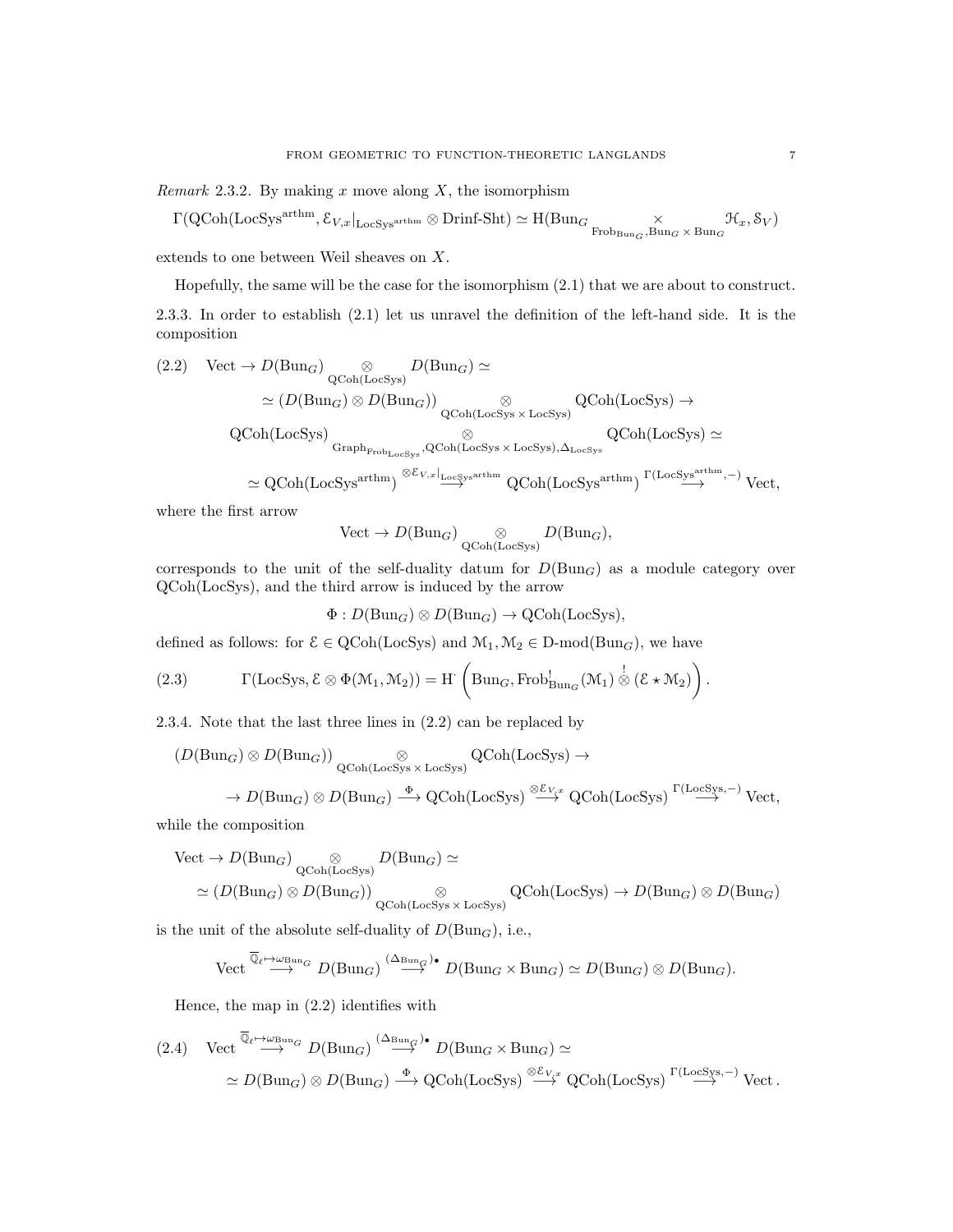2.3.5. Using (2.3) and using the fact that the functor  $\mathcal{E}_{V,x} \star$  − on  $D(\text{Bun}_G)$  is the Hecke functor  $H_{V,x}$ , we rewrite the map in (2.4) as

$$
\begin{split}\n\text{Vect} \overset{\overline{\mathbb{Q}}_{\ell} \to \omega_{\text{Bun}_G}}{\longrightarrow} D(\text{Bun}_G) \overset{(\Delta_{\text{Bun}_G})_{\bullet}}{\longrightarrow} D(\text{Bun}_G \times \text{Bun}_G) \simeq \\
&\simeq D(\text{Bun}_G) \otimes D(\text{Bun}_G) \overset{\text{Id} \otimes H_{V,x}}{\longrightarrow} D(\text{Bun}_G) \otimes D(\text{Bun}_G) \overset{\text{Frob}_{\text{Bun}_G}^1}{\longrightarrow} \overset{\otimes \text{Id}}{\longrightarrow} D(\text{Bun}_G) \otimes D(\text{Bun}_G) \to \\
&\xrightarrow{(\Delta_{\text{Bun}_G})^!} D(\text{Bun}_G) \overset{\text{H} \cdot (\text{Bun}_G, -)}{\longrightarrow} \text{Vect}\n\end{split}
$$

However, by base change, the latter is isomorphic to

$$
\textbf{H}^\cdot(\text{Bun}_{G}\underset{\text{Frob}_{\text{Bun}_G},\text{Bun}_G\times\text{Bun}_G}\times \mathcal{H}_x,\mathcal{S}_V),
$$

as required.

#### 3. Higher representations vs. usual representations

## 3.1. Representations of groups on categories.

3.1.1. Let H be a group (ind-scheme) over  $\overline{\mathbb{F}}_q$ . We consider the 2-category

$$
H\operatorname{-}\mathbf{mod}:=D(H)\operatorname{-}\mathbf{mod}
$$

as an object of 2 -DGCat.

3.1.2. Assume that H is defined over  $\mathbb{F}_q$ . Then the Frobenius endomorphism of H defines an endo-functor  $\text{Frob}_{H}^{!}$  of  $H$  - **mod**.

We claim that

(3.1) 
$$
\operatorname{Tr}(\operatorname{Frob}_H^! H \textbf{-mod}) = D(H)_{\operatorname{Ad}_{\operatorname{Frob}}(H)},
$$

where the subscript  $\text{Ad}_{\text{Frob}}(H)$  means conviariants with respect to the Frobenius-twisted conjugation.

Indeed,

$$
\text{Tr}(\text{Frob}_H^!, H\text{-}\textbf{mod})\simeq D(H)\underset{\text{Graph}_{\text{Frob}_H}, D(H)\otimes D(H), \Delta_H}{\otimes}D(H),
$$

which can be rewritten as

$$
D(H) \underset{D(H)}{\otimes} \mathrm{Vect},
$$

where  $D(H)$  acts on itself by Frobenius-twisted conjugation:

$$
h(h') = \operatorname{Frob}_H(h) \cdot h' \cdot h^{-1}.
$$

### 3.2. Representations of Chevalley groups.

3.2.1. There are two main cases that we want to consider: one is when  $H$  is an algebraic group G, considered in this section, and the other is when H is loop group  $G(\mathfrak{K})$ , where  $\mathfrak K$  is a local field and G is reductive (considered in the next section).

For  $H = G$ , we will pretend that  $G$ -**mod** behaves as in the case of D-modules (and hopefully, Drinfeld's formalism will justify that).

Namely, that for  $C \in G$ -mod, the \*-averaging functor defines an equivalence

$$
(3.2) \t\t\t\t\t\t\mathcal{C}_G \to \mathcal{C}^G.
$$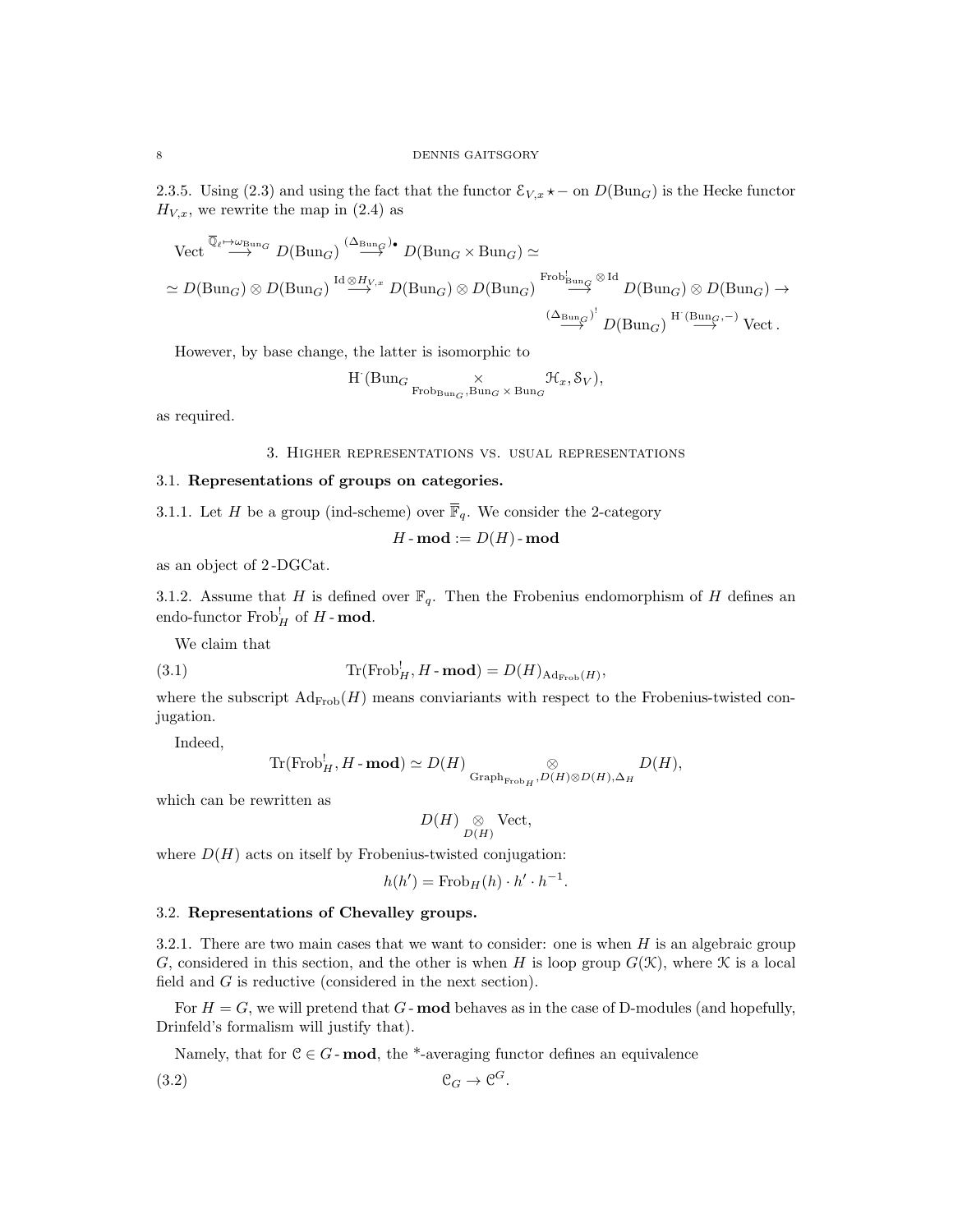3.2.2. Thus, in particular, we identify

$$
D(G)_{\mathrm{Ad}_{\mathrm{Frob}}(G)} \simeq D(G)^{\mathrm{Ad}_{\mathrm{Frob}}(G)}.
$$

Assume now that G is connected. Then by Lang's theorem, the  $\mathrm{Ad}_{\mathrm{Frob}}(G)$ -action of G on itself is transitive and the stabilizer of  $1 \in G$  is the finite group  $G(\mathbb{F}_q)$ . Hence, we obtain

$$
D(G)^{\mathrm{Ad}_{\mathrm{Frob}}(G)} \simeq \mathrm{Rep}(G(\mathbb{F}_q)).
$$

Thus, we obtain a canonical equivalence of categories:

(3.3) 
$$
\operatorname{Tr}(\operatorname{Frob}_G^! G - \mathbf{mod}) = \operatorname{Rep}(G(\mathbb{F}_q)).
$$

I.e., the category of representations of the Chevalley group  $G(\mathbb{F}_q)$  arises from the 2-category G - mod as the trace of Frobenuis.

3.2.3. Let  $\mathcal C$  be a dualizable object of  $G$ -**mod**. The equation (3.2) implies that this condition is equivalent to being dualizable as a plain DG-category. Moreover, the dual of C, viewed as a category, equipped with an action of G, identifies canonically with  $\mathcal{C}^{\vee}$ , equipped with the natural G-action.

Let  $C$  be equipped with a functor

(3.4) 
$$
\text{Frob}_{\mathcal{C}} : \mathcal{C} \to \mathcal{C}
$$

compatible with the monoidal endomorphism  $\text{Frob}^!_G$  of  $D(G)$ . Then, following Sect. 2.1.3 we attach to  $(\mathcal{C}, \text{Frob}_{\mathcal{C}})$  an object

$$
\mathrm{Tr}_{\mathrm{Frob}_G^!,D(G)}(\mathrm{Frob}_\mathcal{C},\mathcal{C}) \in \mathrm{Rep}(G(\mathbb{F}_q)).
$$

By Sect. 1.2.2, the vector space underlying  $\text{Tr}_{\text{Frob}_G^1, D(G)}(\text{Frob}_\mathcal{C}, \mathcal{C})$  is simply  $\text{Tr}(\text{Frob}_\mathcal{C}, \mathcal{C})$ .

## 3.3. An example: Deligne-Lusztig representations.

3.3.1. Let G be reductive, and take  $\mathcal{C} = D(G/B)$ . We let the datum of (3.4) be the composition of the usual Frobenius on  $G/B$  and the pull-push along the correspondence

$$
(3.5) \tG/B \leftarrow (G/B \times G/B)_w \to G/B,
$$

where  $(G/B \times G/B)_w \subset (G/B \times G/B)$  be the subvariety of pairs of Borels in relative position  $w \in W$ .

Then the corresponding object

$$
\mathrm{Tr}_{\mathrm{Frob}^!_{G}, D(G)}(\mathrm{Frob}_{\mathcal{C}}, \mathcal{C}) \in \mathrm{Rep}(G(\mathbb{F}_q))
$$

is by definition the Deligne-Lusztig representation corresponding to  $w$ .

3.3.2. Note that the pull-push functor in (3.5) can also be interpreted as the convolution on the right with the w-costandard object on  $B\backslash G/B$ . In particular, it is an equivalence, and admits a right adjoint, which is also given by a kernel (convolution on the right with the  $w^{-1}$ -standard).

## 3.4. Traces.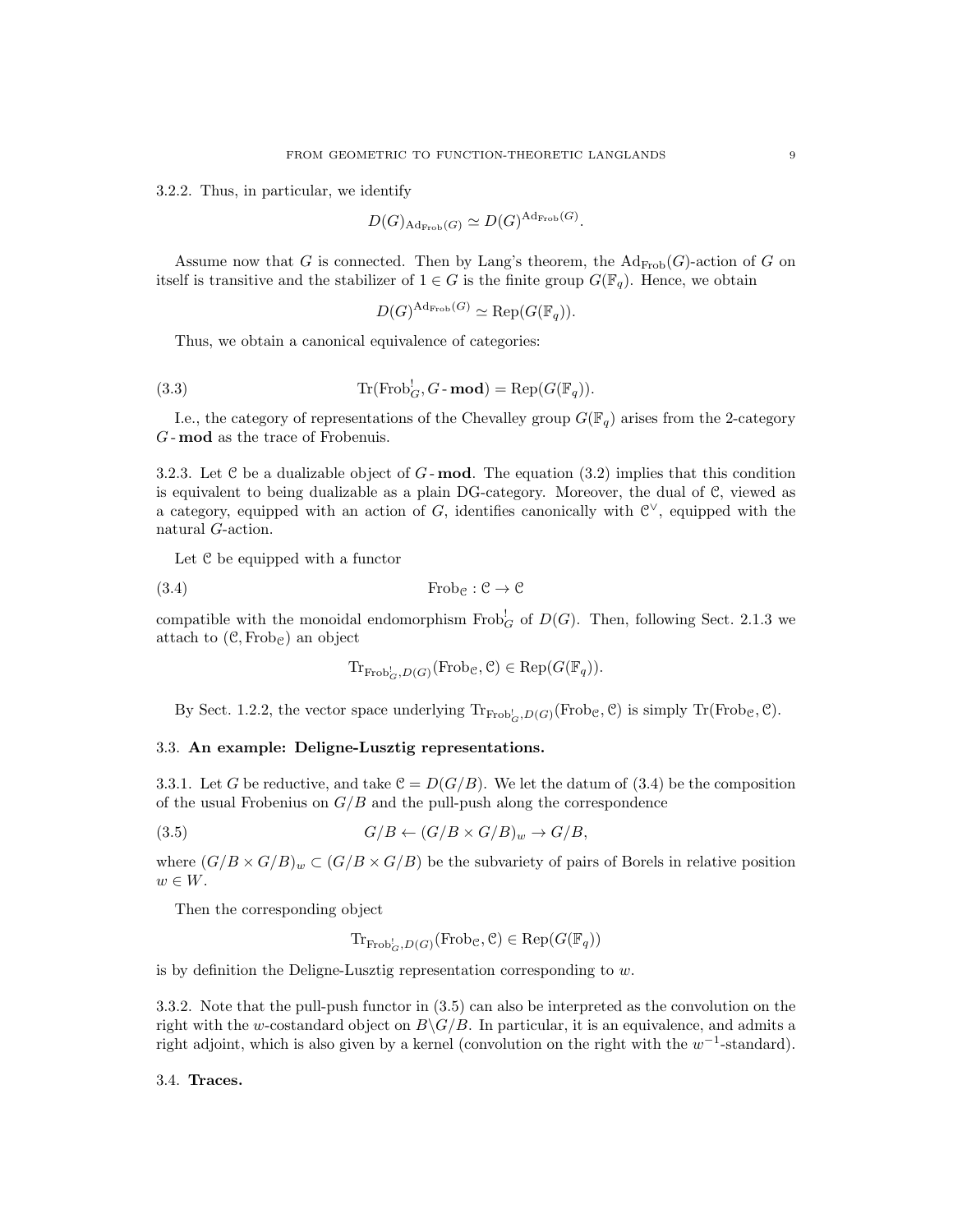3.4.1. Consider the trace of the *identity* endomorphism of  $G$ -mod. In a way similar to Sect. 3.1.2, the resulting category identifies with

 $D(G)_{\text{Ad}(G)},$ 

and using (3.2), further with

 $D(G)^{\mathrm{Ad}_\zeta(G)}.$ 

To a dualizable  $C \in G$ -mod, we can thus attach an object

$$
\chi(\mathcal{C}) \in D(G)^{\text{Ad}(G)}.
$$

By construction, the !-fiber of  $\chi(\mathcal{C})$  at  $g \in G$  equals the trace of the endo-functor of  $\mathcal{C}$ , given by  $g$ .

3.4.2. For example, for  $C = D(G/B)$ ,

 $\chi(\mathcal{C}) = \text{Spr}$ ,

where Spr denotes the Springer sheaf.

3.4.3. Suppose again that  $C$  is endowed with a datum of  $(3.4)$ . Assume, moreover, that the functor Frob<sub>c</sub> admits a right adjoint. Then the construction from Sect. 1.2.1 gives rise to a map

(3.6) 
$$
\chi(\mathcal{C}) \to \text{Frob}^!(\chi(\mathcal{C})).
$$

3.4.4. Example. One can show that for  $(\mathcal{C}, \text{Frob}_{\mathcal{C}})$  as in Sect. 3.3.1, the resulting map (3.6) is given by the composing the natural Weil structure on Spr and the automorphism of Spr, given by the element  $w \in W$ . This is so, because this is obviously so over the locus of G, consisting of regular semi-simple elements.

3.4.5. By imposing certain finiteness conditions on  $C$  (in the spirit of *complete dualizability*) one can ensure that the objects

 $\chi(\mathcal{C}) \in D(G)^{\text{Ad}(G)}$  and  $\text{Tr}_{\text{Frob}_G^1, D(G)}(\text{Frob}_\mathcal{C}, \mathcal{C}) \in \text{Rep}(G(\mathbb{F}_q))$ 

are both compact.

In this case one can show that

 $\text{Tr}(\text{Frob}_G^!, \chi(\mathcal{C})),$ 

which is an Ad-invariant function on  $G(\mathbb{F}_q)$  equals the character of the representation  $\text{Tr}_{\text{Frob}^!_{G},D(G)}(\text{Frob}_{\mathcal{C}},\mathcal{C}).$ 

3.4.6. In particular, this shows that the character of the Deligne-Lusztig representation corresponding to  $w$  is equal to the function obtained from Spr, by twisting its Weil structure by  $w$ .

#### 4. The local story

## 4.1. Categories acted on by the loop group.

4.1.1. We now consider the situation of Sect. 3.1 for  $H = G(\mathcal{K})$ .

In this case (at least in the case of D-modules), we still have an equivalence

$$
(4.1) \t\t\t\t\t\mathcal{C}_{G(\mathcal{K})} \to \mathcal{C}^{G(\mathcal{K})}
$$

But this equivalence depends on the choice of a point of a parahoric subgroup  $P$ . We make this choice to be  $P = G(0)$ .

.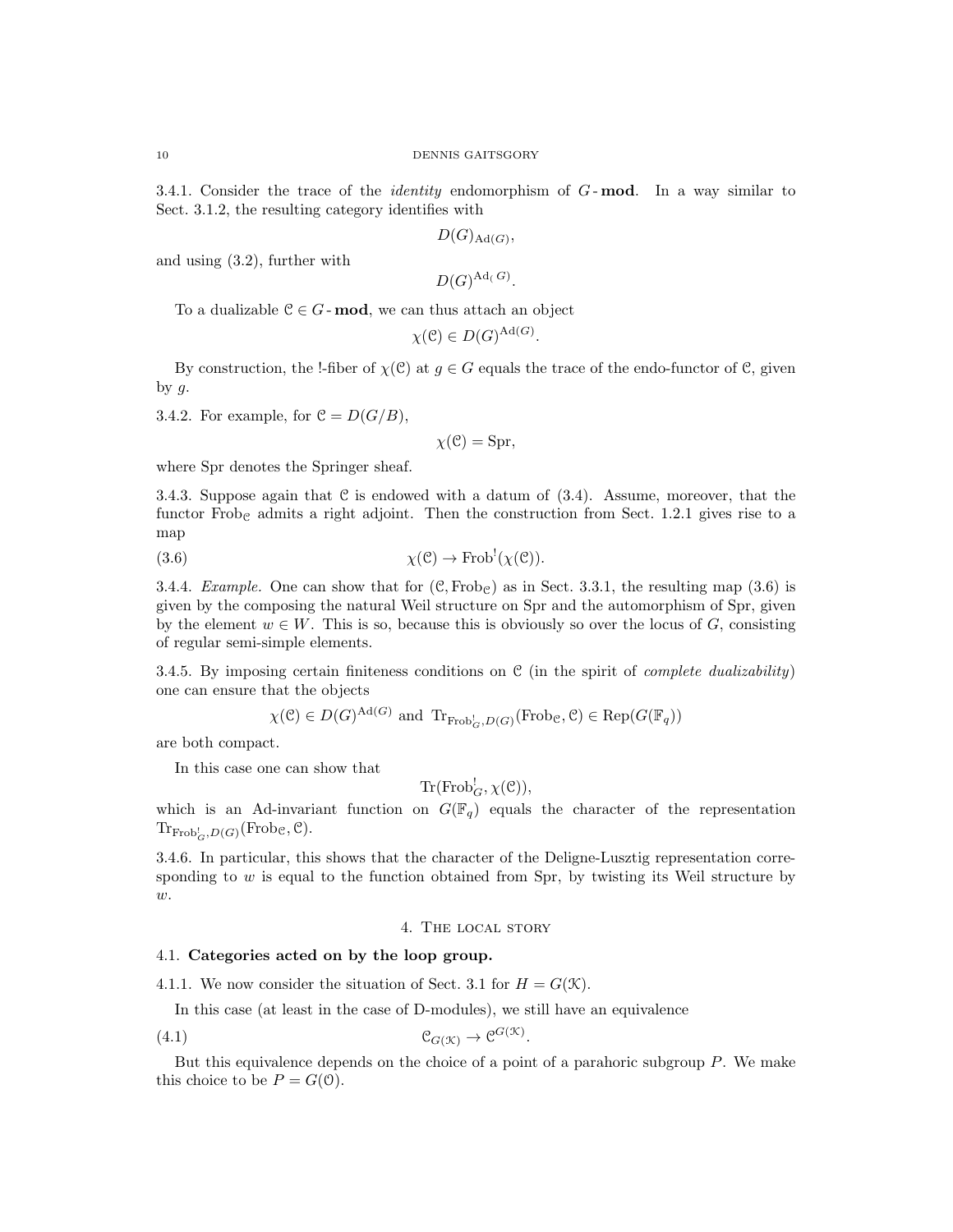4.1.2. Namely, the equivalence

(4.2) C<sup>P</sup> → C P

is the same as in (3.2). The category  $\mathcal{C}_P$  is acted by the Hecke category  $\mathcal{H} := D(P \setminus G(\mathcal{K})/P)$ . We interpret

$$
\mathcal{C}^{G(\mathcal{K})} \simeq \text{Funct}_{\mathcal{H}}(D(\text{pt}/P), \mathcal{C}^P),
$$

and using (4.2) also

$$
\mathcal{C}_{G(\mathcal{K})} \simeq \mathcal{C}^P \underset{\mathcal{H}}{\otimes} D(\mathrm{pt}/P).
$$

Now, the *ind-properness* of  $G(\mathcal{K})/P$  implies that for any  $\mathcal{C}' \in \mathcal{H}$ -**mod**, we have a canonical equivalence

$$
\mathrm{Funct}_{\mathcal{H}}(D(\mathrm{pt}/P), \mathcal{C}') \simeq \mathcal{C}' \underset{\mathcal{H}}{\otimes} D(\mathrm{pt}/P),
$$

characterized by the fact that the natural projection

$$
\mathcal{C}' \simeq \mathcal{C}' \underset{D(\mathrm{pt}/P)}{\otimes} D(\mathrm{pt}/P) \to \mathcal{C}' \underset{\mathcal{H}}{\otimes} D(\mathrm{pt}/P)
$$

becomes identified with the left adjoint of the forgetful functor

$$
\mathrm{Funct}_{\mathcal{H}}(D(\mathrm{pt}/P), \mathcal{C}') \to \mathrm{Funct}_{D(\mathrm{pt}/P)}(D(\mathrm{pt}/P), \mathcal{C}') \simeq \mathcal{C}'.
$$

4.1.3. If we choose a different parabolic, say  $P' \subset P$ , the two identifications in (4.1) will differ by  $\det(H_c(P/P', k))$ . I.e., the choice in (4.1) is really that of a trivialization of the dimension torsor on  $G(\mathcal{K})$ .

# 4.2. The local category.

4.2.1. We now assume that the ground field is  $\overline{\mathbb{F}}_q$  and that G is defined over  $\mathbb{F}_q$ . Combing (4.1) with  $(3.1)$ , we obtain an identification

(4.3) 
$$
\operatorname{Tr}(\operatorname{Frob}_{G(\mathcal{K})}^!(G(\mathcal{K})\text{-}\mathbf{mod})\simeq D(G(\mathcal{K}))^{\operatorname{Ad}_{\operatorname{Frob}}(G(\mathcal{K}))}.
$$

The category in the right-hand side in (4.3) is the category on the geometric side of Langlands that we propose to study in a joint project with Alain Genestier and Vincent Lafforgue.

This category is related to one appearing in Fargues' conjecture [Far].

4.2.2. Taking the !-fiber at  $1 \in G(\mathcal{K})$  we obtain a functor

$$
R: D(G(\mathcal{K})^{\mathrm{Ad}_{\mathrm{Frob}}(G(\mathcal{K}))} \to \mathrm{Rep}(G(\mathcal{K})(\mathbb{F}_q)).
$$

However, since Lang's theorem fails for  $G(\mathcal{K})$ , the above functor R is no longer an equivalence.

4.2.3. Let C be a dualizable object of  $G(\mathcal{K})$ -mod. As in the case of a finite-dimensional G, the equivalence  $(4.1)$  implies that the above dualizability condition is equivalent to C being dualizable as a plain object of DGCat.

Moreover, the dual of  $\mathcal C$  as a category acted on by  $G(\mathcal K)$  identifies with  $\mathcal C^{\vee}$ , equipped with the natural  $G(\mathcal{K})$ -action (but this identification depends on the choice of a trivialization of the dimension torsor on  $G(\mathcal{K})$ .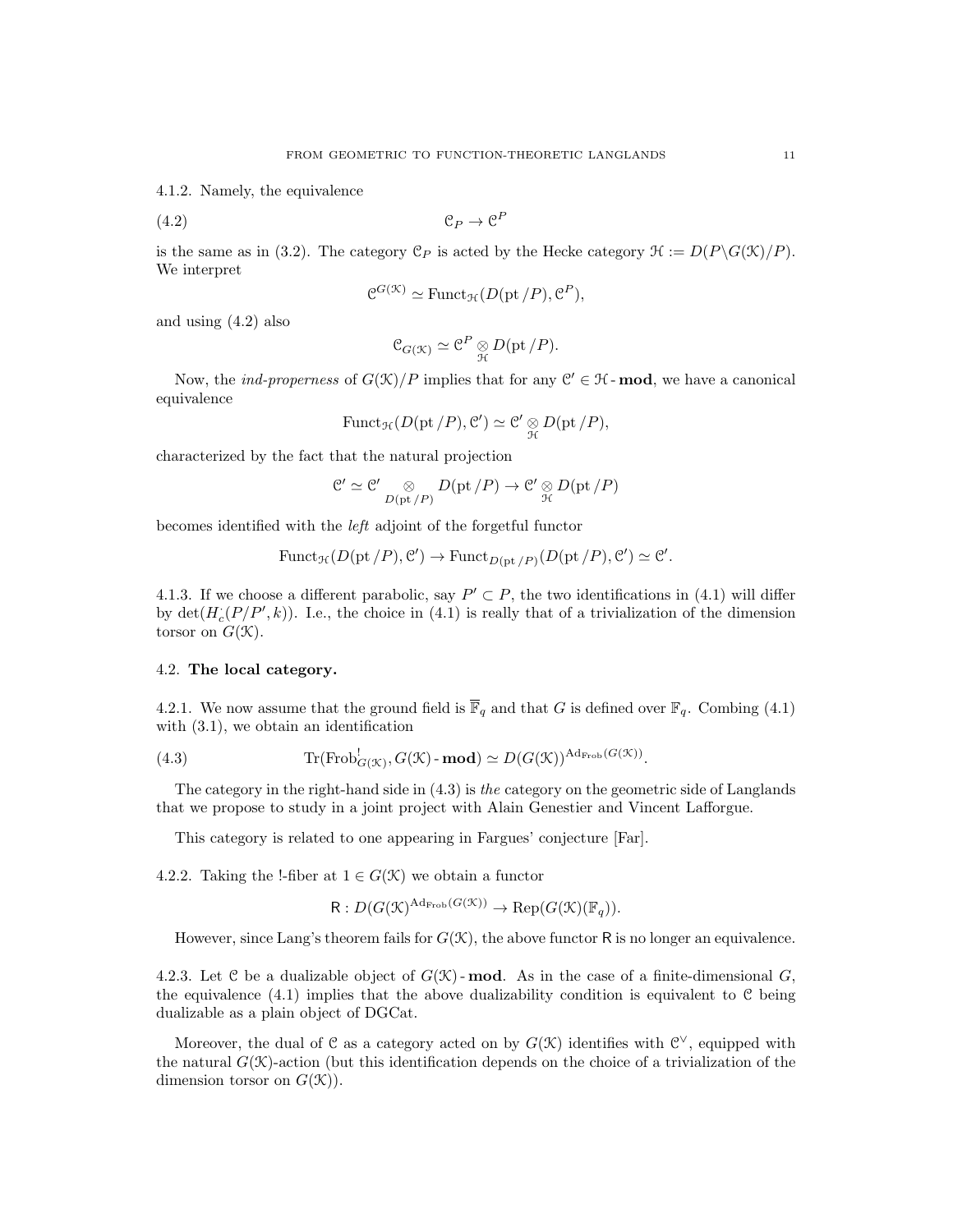4.2.4. Assume that C is equipped with a functor

$$
\mathrm{Frob}_{\mathcal{C}} : \mathcal{C} \rightarrow \mathcal{C}
$$

compatible with the monoidal endomorphism  $Frob_{G(\mathcal{K})}^!$  of  $D(G(\mathcal{K}))$ .

We obtain that to this datum one can canonically attach an object

$$
\mathrm{Tr}_{\mathrm{Frob}^!_{G(\mathcal{K})}, D(G(\mathcal{K}))}(\mathrm{Frob}_{\mathcal{C}}, \mathcal{C}) \in D(G(\mathcal{K}))^{\mathrm{Ad}_{\mathrm{Frob}}(G(\mathcal{K}))}.
$$

The !-fiber of  $Tr_{Frob_{G(\mathcal{K})}^!}D(G(\mathcal{K}))(Frob_{\mathcal{C}}, \mathcal{C})$  at  $1 \in G(\mathcal{K})$ , viewed as a mere vector space identifies with

$$
\mathrm{Tr}(\mathrm{Frob}_{\mathcal{C}},\mathcal{C}).
$$

This identification also depends on the choice of a trivialization of the dimension torsor on  $G(\mathcal{K})$ .

The group  $G(\mathcal{K})(\mathbb{F}_{q})$  acts on Tr(Frob<sub>C</sub>, C) by transport of structure. This action coincides with one obtained by considering the object

$$
\mathsf{R}\left(\mathrm{Tr}_{\mathrm{Frob}^!_{G(\mathfrak{X})},D(G(\mathfrak{X}))}(\mathrm{Frob}_{\mathfrak{C}},\mathfrak{C})\right).
$$

## 4.3. Action of local systems.

4.3.1. Let LocSys<sub>loc</sub> be the stack of local systems on the punctured disc. The local version of Hecke action says that the algebra object  $QCoh(LocSys<sub>loc</sub>)$ -mod in 2-DGCat acts on  $G(\mathcal{K})$  - mod.

This structure can be also formulated as saying that the symmetric monoidal category  $QCoh(\text{LocSys}_{\text{loc}})$  acts canonically on every object  $C \in G(\mathcal{K})$  - mod.

4.3.2. By Sect. 1.2.1 we obtain an action of the monoidal category

$$
\mathrm{Tr}(\mathrm{Frob}^*_{\mathrm{LocSys}_{\mathrm{loc}}}, \mathrm{QCoh}(\mathrm{LocSys}_{\mathrm{loc}}) \text{-}\mathbf{mod}) \simeq \mathrm{QCoh}(\mathrm{LocSys}_{\mathrm{loc}}^{\mathrm{arthm}})
$$

on

$$
\mathrm{Tr}(\mathrm{Frob}_{G(\mathcal{K})}^! , G(\mathcal{K})\text{-}\mathbf{mod}) = D(G(\mathcal{K}))^{\mathrm{Ad}_{\mathrm{Frob}}(G(\mathcal{K}))}.
$$

This is the action that we aim to construct in a joint project with Alain and Vincent.

4.3.3. Let  $(G(\mathcal{K})$ -mod<sub>)temp</sub> be the tempered part of  $G(\mathcal{K})$ -mod. We expect that the 2category  $(G(\mathfrak{X})$ -mod)<sub>temp</sub>, when viewed as a module over QCoh(LocSys<sub>loc</sub>), is free on one generator.

Define

$$
D(G(\mathcal{K}))^{\mathrm{Ad}_{\mathrm{Frob}}(G(\mathcal{K}))}_{\mathrm{temp}} := \mathrm{Tr}(\mathrm{Frob}^!_{G(\mathcal{K})}, G(\mathcal{K})\text{-}\mathrm{\textbf{mod}}_{\mathrm{temp}}).
$$

We obtain that the category  $D(G(\mathcal{K}))_{temp}^{Ad_{Frob}(G(\mathcal{K}))}$  is a free module on one generator over  $Q\text{Coh}(\text{LocSys}_{\text{loc}}^{\text{arthm}}).$ 

4.4. Imposing  $G(0)$ -invariance.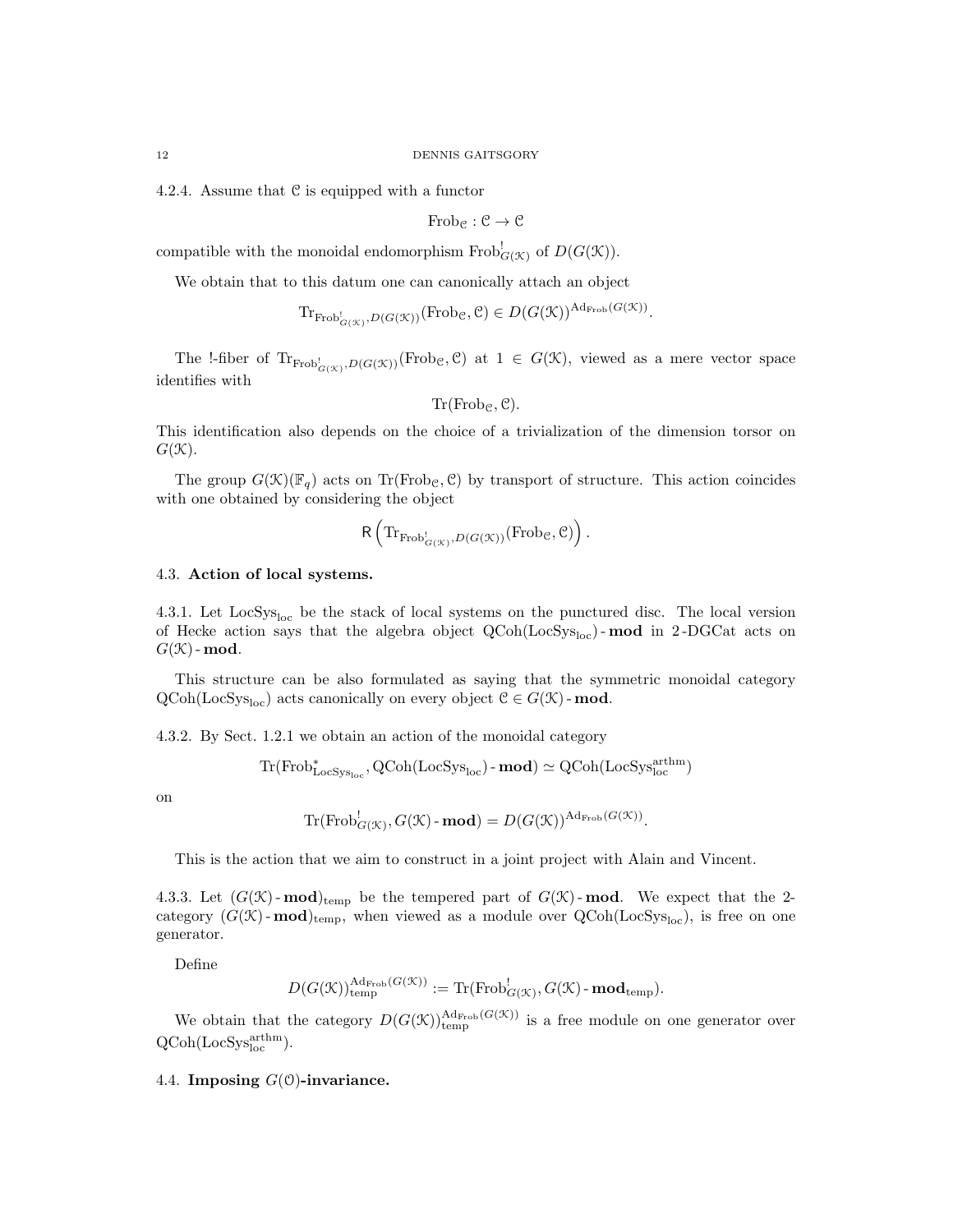4.4.1. It is an expectation of the local geometric Langlands that the 2-category

 $G(\mathfrak{K})\text{-}\mathbf{mod} \qquad\qquad\otimes$  $\underset{\text{QCoh}(\text{LocSys}_{\text{loc}}) - \textbf{mod}}{\otimes} \text{QCoh}(\text{LocSys}_{\text{loc-unr}}) - \textbf{mod}$ 

is equivalent to  $H$  - mod, where

$$
\mathcal{H} = D(G(\mathcal{O}) \backslash G(\mathcal{K}) / G(\mathcal{O}))
$$

is the spherical Hecke category.

In the above formula  $LocSys<sub>loc-unr</sub>$  is the stack of unramified geometric local systems on the formal disc around x (i.e., the classifying stack pt  $/G$ ).

Remark 4.4.2. Similarly, we expect that

$$
G(\mathcal{K})\operatorname{-\textbf{mod}}_{\operatorname{QCoh}(\operatorname{LocSys}_{\operatorname{loc}})\operatorname{-\textbf{mod}}} \operatorname{QCoh}(\operatorname{LocSys}_{\operatorname{loc-tame}})\operatorname{-\textbf{mod}}
$$

is equivalent to the 2-category of module categories over the Iwahori-Hecke category.

4.4.3. Taking the traces of the Frobenius (here I'm assuming that the operation of taking the trace of an endo-functor is compatible with geometric realizations under certain hypothesis), we obtain that the category

$$
\mathrm{Tr}(\mathrm{Frob}^!_{G(\mathcal{K})},G(\mathcal{K})\text{-}\mathbf{mod})\underset{\mathrm{QCoh}(\mathrm{LocSys}^{\mathrm{arthm}}_{\mathrm{loc}})}{\otimes}\mathrm{QCoh}(\mathrm{LocSys}^{\mathrm{arthm}}_{\mathrm{loc-unr}})
$$

is canonically equivalent to the Hochschild homology of  $H$  regarded as a bi-module category over itself, with the left action being the monoidal operation and the right action is twisted by Frob! .

One shows that the latter Hochshild homology identifies with  $\text{QCoh}(\check{G}/\text{Ad}(\check{G}))$ . Indeed, this would be obviously so if instead of  $\mathcal H$  we took the naive Hecke category, i.e.,  $\text{Rep}(G)$ . Now, the quasi-coherent interpretation of  $H$  shows that the derived stuff disappears under the Frobenius (note, however, that a parallel fact fails completely if instead of the Frobenius we consider the identity functor, i.e., when we consider the plain Hochschild homology of  $H$ ).

Combining with (4.3), we obtain an equivalence

(4.4) 
$$
D(G(\mathcal{K}))^{\mathrm{Ad}_{\mathrm{Frob}}(G(\mathcal{K}))} \otimes \underset{\mathrm{QCoh}(\mathrm{LocSys}_{\mathrm{loc}}^{\mathrm{arthm}})}{\otimes} \mathrm{QCoh}(\mathrm{LocSys}_{\mathrm{loc-unr}}^{\mathrm{arthm}}) \simeq \mathrm{QCoh}(\check{G}/\mathrm{Ad}(\check{G})).
$$

4.4.4. Let  $(\mathcal{C}, \text{Frob}_{\mathcal{C}})$  be as in Sect. 4.2.4. On the one hand, consider the image of  $\text{Tr}_{\text{Frob}^!_{G(\mathcal{K})},D(G(\mathcal{K}))}(\text{Frob}_\mathcal{C}, \mathcal{C})$  under the functor

$$
D(G(\mathcal{K}))^{\mathrm{Ad}_{\mathrm{Frob}}(G(\mathcal{K}))} \to D(G(\mathcal{K}))^{\mathrm{Ad}_{\mathrm{Frob}}(G(\mathcal{K}))} \underset{\mathrm{QCoh}(\mathrm{LocSys}_{\mathrm{loc}}^{\mathrm{arthm}})}{\otimes} \mathrm{QCoh}(\mathrm{LocSys}_{\mathrm{loc-unr}}^{\mathrm{arthm}}).
$$

On the other hand, consider  $\mathcal{C}^{G(0)}$  as an object of  $H$ -mod, and consider

$$
\mathrm{Tr}_{\mathrm{Frob}^!, \mathcal{H}}(\mathrm{Frob}_\mathcal{C}, \mathcal{C}^{G(\mathcal{O})}) \in \mathrm{QCoh}(\check{G}/\mathrm{Ad}(\check{G})).
$$

It follows from the definitions, that the above two objects are identified under (4.4).

4.5. Local vs global compatibilty.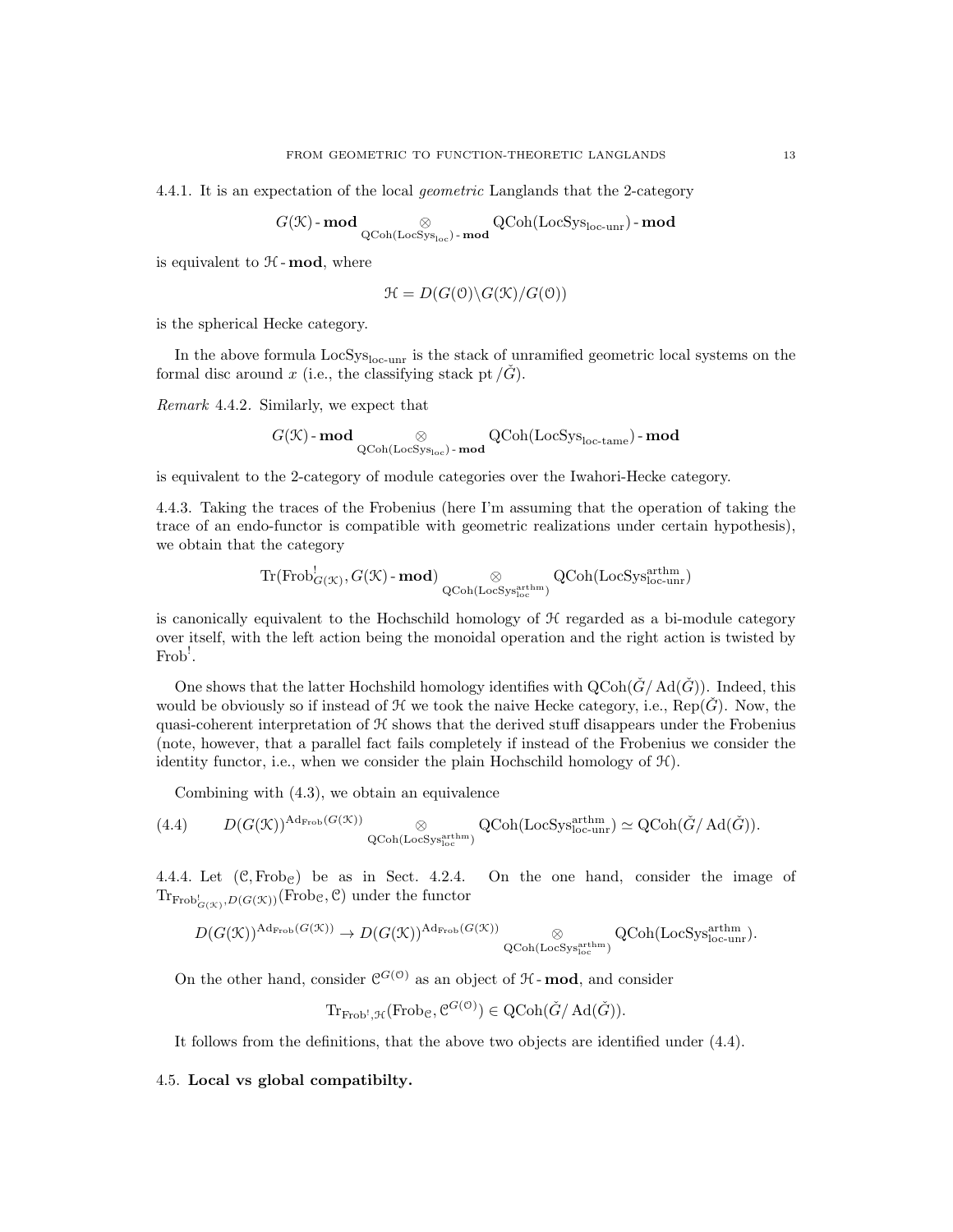4.5.1. Let X be again a complete curve, and  $x \in X$  a rational point. Consider  $Bun_G^{\text{level}_x}$  as a stack equipped with an action of  $G(\mathcal{K})$ , where  $\mathcal K$  is the local field at x. So  $D(\text{Bun}_G^{\text{level}_x})$  is naturally an object of  $G(\mathfrak{X})$ -mod, equipped with a compatible Frobenius.

Hence, by Sect. 4.2.4, we have a canonically defined object

(4.5) 
$$
\text{Tr}_{\text{Frob}_{G(\mathcal{K})}^!}D(G(\mathcal{K}))(\text{Frob}_{\text{Bun}_G^{\text{level}_x}}^!D(\text{Bun}_G^{\text{level}_x})) \in D(G(\mathcal{K}))^{\text{Ad}_{\text{Frob}}(G(\mathcal{K}))}.
$$

By construction, we have

$$
\mathsf{R}\left(\mathrm{Tr}_{\mathrm{Frob}^!_{G(\mathcal{K})},D(G(\mathcal{K}))}(\mathrm{Frob}^!_{\mathrm{Bun}^{\mathrm{level}_x}_G},D(\mathrm{Bun}^{\mathrm{level}_x}_G))\right)\simeq \mathrm{Funct}(\mathrm{Bun}^{\mathrm{level}_x}_G(\mathbb{F}_q),\overline{\mathbb{Q}}_\ell),
$$

as representations of  $G(\mathcal{K})(\mathbb{F}_q)$ .

4.5.2. Let LocSys<sub>glob</sub> denote the stack of local systems on  $X - x$ . We have the geometric Hecke action of the monoidal category  $\text{QCoh}(\text{LocSys}_{\text{glob}})$  on  $D(\text{Bun}_{G}^{\text{level}_x})$ .

As in Sect. 1.3, this action defines an action of the commutative algebra

$$
\Gamma({\rm LocSys}_{\rm glob}^{\rm arthm},\mathcal{O}_{\rm LocSys}_{\rm glob}^{\rm arthm})
$$

on the object (4.5).

4.5.3. In particular, by functoriality, we obtain an action of  $\Gamma(\text{LocSys}_{\text{glob}}^{\text{arthm}}, \mathcal{O}_{\text{LocSys}_{\text{glob}}^{\text{arthm}}})$  on Funct $(\text{Bun}_G^{\text{level}_x}(\mathbb{F}_q), \overline{\mathbb{Q}}_\ell).$ 

However, the above action of  $\Gamma(\text{LocSys}_{\text{glob}}^{\text{arthm}}, \mathcal{O}_{\text{LocSys}_{\text{glob}}^{\text{arthm}}})$  on  $\text{Funct}(\text{Bun}_G^{\text{level}_x}(\mathbb{F}_q), \overline{\mathbb{Q}}_\ell)$  produces nothing essentially new as compared to the situation of Sect. 1.3: this is the action obtained from the action of  $QCoh(LocSys_{glob})$  on  $D(Bun_{G}^{level_x})$  by taking traces of the Frobenius endo-morphisms.

4.5.4. Here is, however, an object that did not appear previously: the procedure from Sect. 2.2 allows to refine the object (4.5) to an object

$$
\mathrm{Tr}_{\mathrm{Frob}^!_{G(\mathcal{K})},D(G(\mathcal{K}))}(\mathrm{Frob}^!_{\mathrm{Bun}^{\mathrm{level}_x}_G},D(\mathrm{Bun}^{\mathrm{level}_x}_G)) \in D(G(\mathcal{K}))^{\mathrm{Ad}_{\mathrm{Frob}}(G(\mathcal{K}))}
$$

to an object

$$
\text{Drinf}_x \in D(G(\mathcal{K}))^{\text{Ad}_{\text{Frob}}(G(\mathcal{K}))} \otimes \text{QCoh}(\text{LocSys}_{\text{glob}}^{\text{arthm}}).
$$

4.5.5. Here is how the above object  $\text{Drinf}_x$  is related to

$$
Drinf \in \text{QCoh}(\text{LocSys}_{\text{glob-unr}}^{\text{arthm}})
$$

from Sect. 2.2.

Consider the image of  $Drinf_x$  under the functor

$$
\begin{array}{ccc}D(G(\mathcal{K}))^{\mathrm{Ad}_{\mathrm{Frob}}(G(\mathcal{K}))}&\otimes&\mathrm{QCoh}(\mathrm{Loc} \mathrm{Sys}^{\mathrm{arthm}}_{\mathrm{glob}} )\to \\ &\to D(G(\mathcal{K}))^{\mathrm{Ad}_{\mathrm{Frob}}(G(\mathcal{K}))}&\otimes&\mathrm{QCoh}(\mathrm{Loc} \mathrm{Sys}^{\mathrm{arthm}}_{\mathrm{loc}})\\ &\to D(G(\mathcal{K}))^{\mathrm{Ad}_{\mathrm{Frob}}(G(\mathcal{K}))}&\otimes&\mathrm{QCoh}(\mathrm{Loc} \mathrm{Sys}^{\mathrm{arthm}}_{\mathrm{glob}} )\otimes\\ &\phantom{a} \mathrm{QCoh}(\mathrm{Loc} \mathrm{Sys}^{\mathrm{arthm}}_{\mathrm{loc}})&\phantom{a} \mathrm{QCoh}(\mathrm{Loc} \mathrm{Sys}^{\mathrm{arthm}}_{\mathrm{glob}})\\ \end{array} \begin{array}{c}Q\mathrm{Coh}(\mathrm{Loc} \mathrm{Sys}^{\mathrm{arthm}}_{\mathrm{loc}})\\ \end{array}
$$

Note, however, that the latter category identifies with

$$
D(G(\mathcal{K}))^{\mathrm{Ad}_{\mathrm{Frob}}(G(\mathcal{K}))} \underset{\mathrm{QCoh}(\mathrm{LocSys}^{\mathrm{arthm}}_{\mathrm{loc}})}{\otimes} \mathrm{QCoh}(\mathrm{LocSys}^{\mathrm{arthm}}_{\mathrm{loc-unr}}) \underset{\mathrm{QCoh}(\mathrm{LocSys}^{\mathrm{arthm}}_{\mathrm{loc-unr}})}{\otimes} \mathrm{QCoh}(\mathrm{LocSys}^{\mathrm{arthm}}_{\mathrm{glob-unr}}),
$$